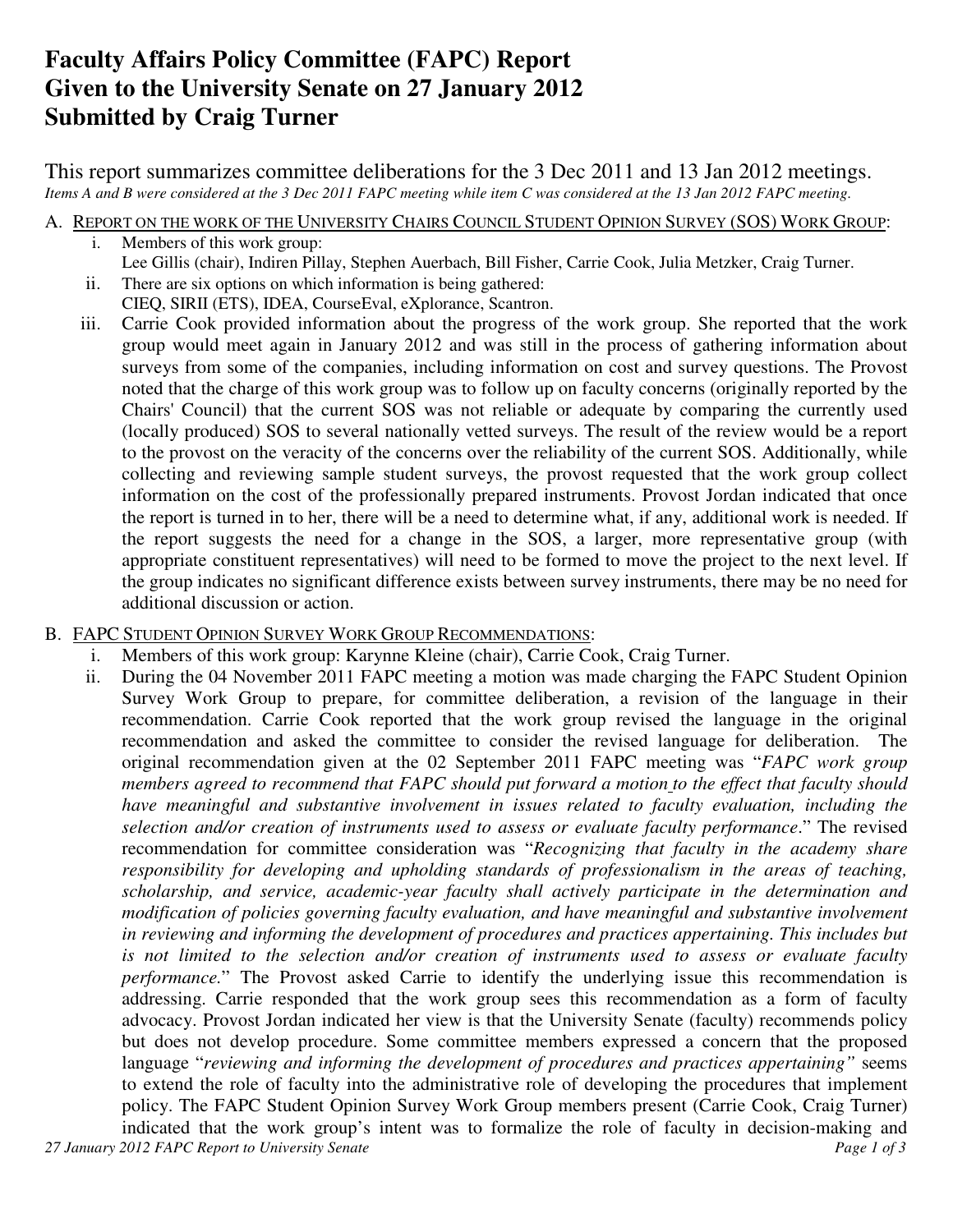acknowledged there can be a disconnect between intent and reception. A lively discussion ensued where FAPC members expressed varying opinions about the recommendation, including: agreement that the recommendation formalizes appropriate involvement by faculty, concern that it will create an unnecessary divide between faculty and administrators, concern about the wording of the language being too broad or too narrow, a desire to abandon the recommendation altogether given that its adoption would not significantly affect the existing university culture, concern that the recommendation is redundant given the formal mechanisms for faculty voice that currently exist, and identification of relevant language from the American Association of University Professors (section 5 of the AAUP *Statement on Government of Colleges and Universities*) and BOR policy (3.2.4 Faculty Rules and Regulations). There was discussion about how the recommendation, if adopted, would be put forward. The FAPC Student Opinion Survey Work Group members present (Carrie Cook, Craig Turner) indicated that the work group's deliberation focused its efforts on the development of the language rather than its final destination. Upon request, the committee chair offered possibilities for the committee's consideration (a motion to the University Senate or publication in the policy manual etc.). During discussion of this item, the time (4:45 pm) for adjournment was reached. The Chair reminded the committee that the committee operating procedures called for adjournment unless the committee votes to extend the meeting. In response, a motion was made to postpone further discussion of this item and postpone discussion of the remaining items on the agenda to the next meeting and to adjourn this meeting. This motion was seconded and approved.

### C. SUMMARY OF THE 13 JANUARY 2012 FAPC MEETING:

- i. CONTINUE DELIBERATION OF FAPC SOS WORK GROUP RECOMMENDATION
- ii. PRE-TENURE REVIEW LANGUAGE
	- Review the language in the *University Policies, Procedures, and Practices Manual*.

Committee members discussed whether to form a work group to examine this agenda item. There was discussion about the purpose of pre-tenure review and distinguishing the process of pre-tenure review from the process of post-tenure review. A motion to form a FAPC Pre-Tenure Review Work Group consisting of at least one faculty member of each academic college and the library and charged to review the pre-tenure language in the university policies, procedures, and practices manual and prepare recommendations on proposed revisions (if any) to the pre-tenure language for FAPC review was made, seconded and approved. During the deliberation of this motion, some of the FAPC members volunteered to serve on this work group. Specifically, Victoria Deneroff (College of Education) volunteered to chair this work group while Leslie Moore (College of Health Sciences) and Mike Whitfield (College of Business) volunteered to serve as members. Victoria Deneroff will seek at least one representative from the College of Arts & Sciences faculty and at least one representative from the Library faculty to serve as members of this work group.

iii. INDIVIDUAL FACULTY REPORT (IFR) FROM ACADEMIC YEAR TO CALENDAR YEAR

Consideration of modifying the IFR reporting calendar from academic year to calendar year

It was noted that the University Chairs Council is engaged in discussion about this item, specifically in the context of their administrative duties and calendars. Committee members discussed some options for addressing this item. Some suggestions included: surveying faculty to determine which reporting year (academic or calendar) they prefer and why, reporting to faculty the advantages and disadvantages of both reporting year (academic and calendar) options and soliciting feedback, etc. There was a suggestion that Tom Ormond may be able to provide some specific information to the committee as he has been working with department chairs on this matter. The committee members discussed the benefits of offering faculty voice to those who are currently considering the matter. There was some discussion about the advantages and disadvantages of both the academic year and calendar year IFR. Though some committee members have consulted with their respective constituencies, not all departments at the institution are represented by members of the committee. Some of these members reported that the faculty they talked to are in favor of revising the process to be based on the calendar year. A motion to charge the FAPC Chair to inform the University